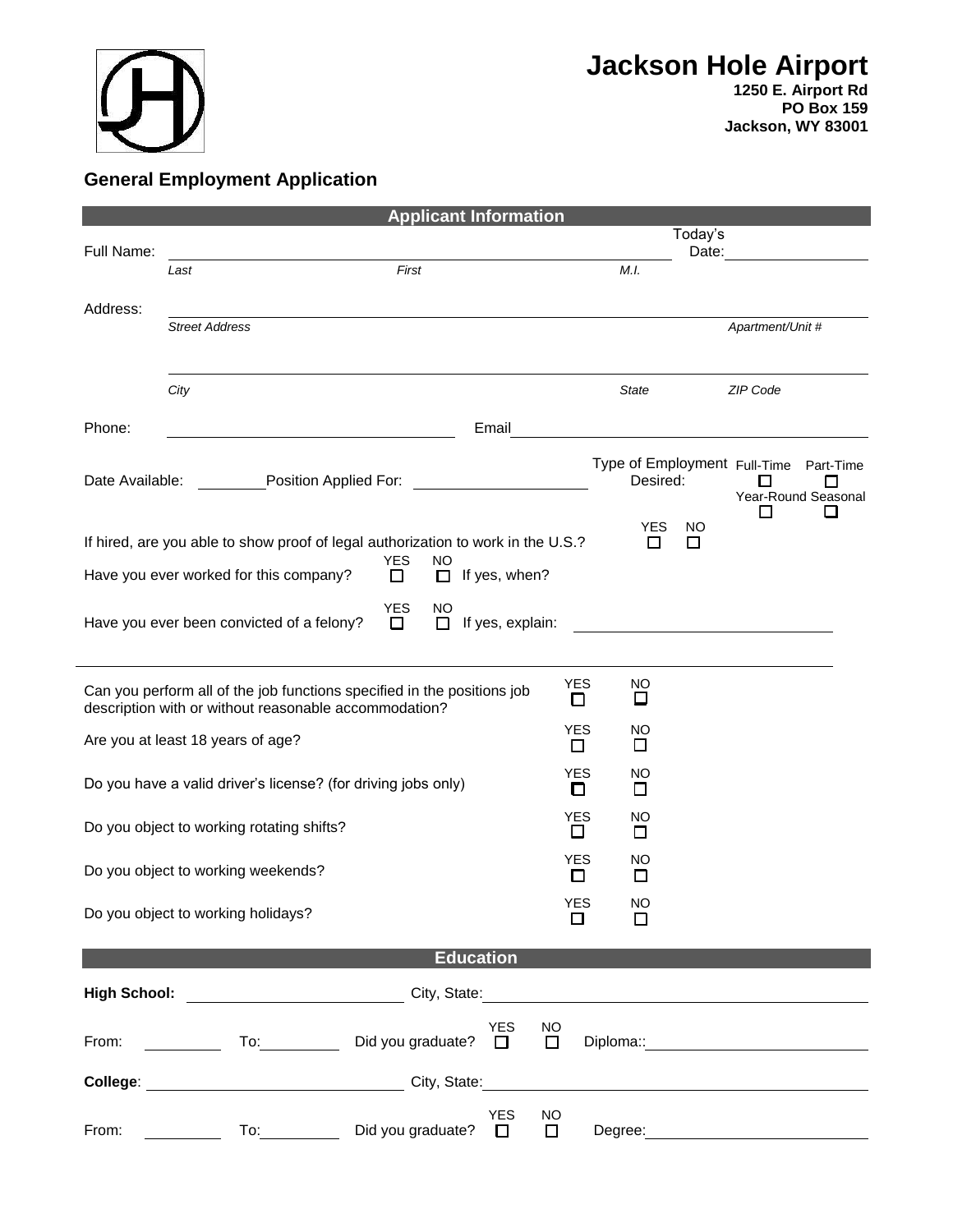| Other:     | City, State:                                                                                                                                                                                                                   |                            |              |                                                               |                  |
|------------|--------------------------------------------------------------------------------------------------------------------------------------------------------------------------------------------------------------------------------|----------------------------|--------------|---------------------------------------------------------------|------------------|
| From:      | Did you graduate?                                                                                                                                                                                                              | <b>YES</b><br>$\Box$       | NO.<br>□     | Degree: <u>______________________________</u>                 |                  |
|            |                                                                                                                                                                                                                                | <b>References</b>          |              |                                                               |                  |
|            | Please list three professional references.                                                                                                                                                                                     |                            |              |                                                               |                  |
| Full Name: |                                                                                                                                                                                                                                |                            |              |                                                               |                  |
| Company:   | <u> 1999 - Johann Harry Harry Harry Harry Harry Harry Harry Harry Harry Harry Harry Harry Harry Harry Harry Harry H</u>                                                                                                        |                            |              |                                                               |                  |
| Address:   |                                                                                                                                                                                                                                |                            |              |                                                               |                  |
| Full Name: | <u> 1989 - Andrea Branden, amerikan basar personal dan berasal dan berasal dalam basa dan berasal dan berasal dan</u>                                                                                                          |                            |              | Relationship:______________________                           |                  |
| Company:   |                                                                                                                                                                                                                                |                            |              |                                                               |                  |
| Address:   |                                                                                                                                                                                                                                |                            |              |                                                               |                  |
|            |                                                                                                                                                                                                                                |                            |              |                                                               |                  |
| Company:   | <u> 1989 - Johann Barn, amerikan besteman besteman besteman besteman besteman besteman besteman besteman besteman</u>                                                                                                          |                            |              |                                                               |                  |
| Address:   | <u> 1989 - Johann Stein, mars an deutscher Stein († 1989)</u>                                                                                                                                                                  |                            |              |                                                               |                  |
|            | <b>Previous Employment</b>                                                                                                                                                                                                     |                            |              |                                                               |                  |
|            | List previous 10 years of employment with most recent position first. Include additional sheets as necessary.                                                                                                                  |                            |              |                                                               |                  |
| Company:   |                                                                                                                                                                                                                                |                            |              |                                                               |                  |
| Address:   |                                                                                                                                                                                                                                |                            |              | Supervisor: Victor Communication Communication                |                  |
| Job Title: |                                                                                                                                                                                                                                | Starting Salary: \$        |              |                                                               | Ending Salary:\$ |
|            | Responsibilities: Later and the contract of the contract of the contract of the contract of the contract of the contract of the contract of the contract of the contract of the contract of the contract of the contract of th |                            |              |                                                               |                  |
| From:      |                                                                                                                                                                                                                                |                            |              | Reason for Leaving:<br><u>Example 2008</u>                    |                  |
|            | May we contact your previous supervisor for a reference?                                                                                                                                                                       | <b>YES</b><br>□            | NO<br>$\Box$ |                                                               |                  |
| Company:   | <u> 1989 - Johann Barn, fransk politik fotograf (d. 1989)</u>                                                                                                                                                                  |                            |              |                                                               |                  |
| Address:   |                                                                                                                                                                                                                                |                            |              | Supervisor: <u>_____________</u>                              |                  |
| Job Title: | <u> 1980 - Johann Barn, mars and de Branch Barn, mars and de Branch Barn, mars and de Branch Barn, mars and de Br</u>                                                                                                          | Starting Salary:\$         |              |                                                               | Ending Salary:\$ |
|            |                                                                                                                                                                                                                                |                            |              |                                                               |                  |
| From:      |                                                                                                                                                                                                                                |                            |              | Reason for Leaving: Management Control of Reason for Leaving: |                  |
|            | May we contact your previous supervisor for a reference?                                                                                                                                                                       | <b>YES</b><br>$\mathbf{L}$ | NO<br>$\Box$ |                                                               |                  |
|            |                                                                                                                                                                                                                                |                            |              |                                                               |                  |
| Company:   | <u> 1989 - Johann Barn, fransk politik (d. 1989)</u>                                                                                                                                                                           |                            |              |                                                               |                  |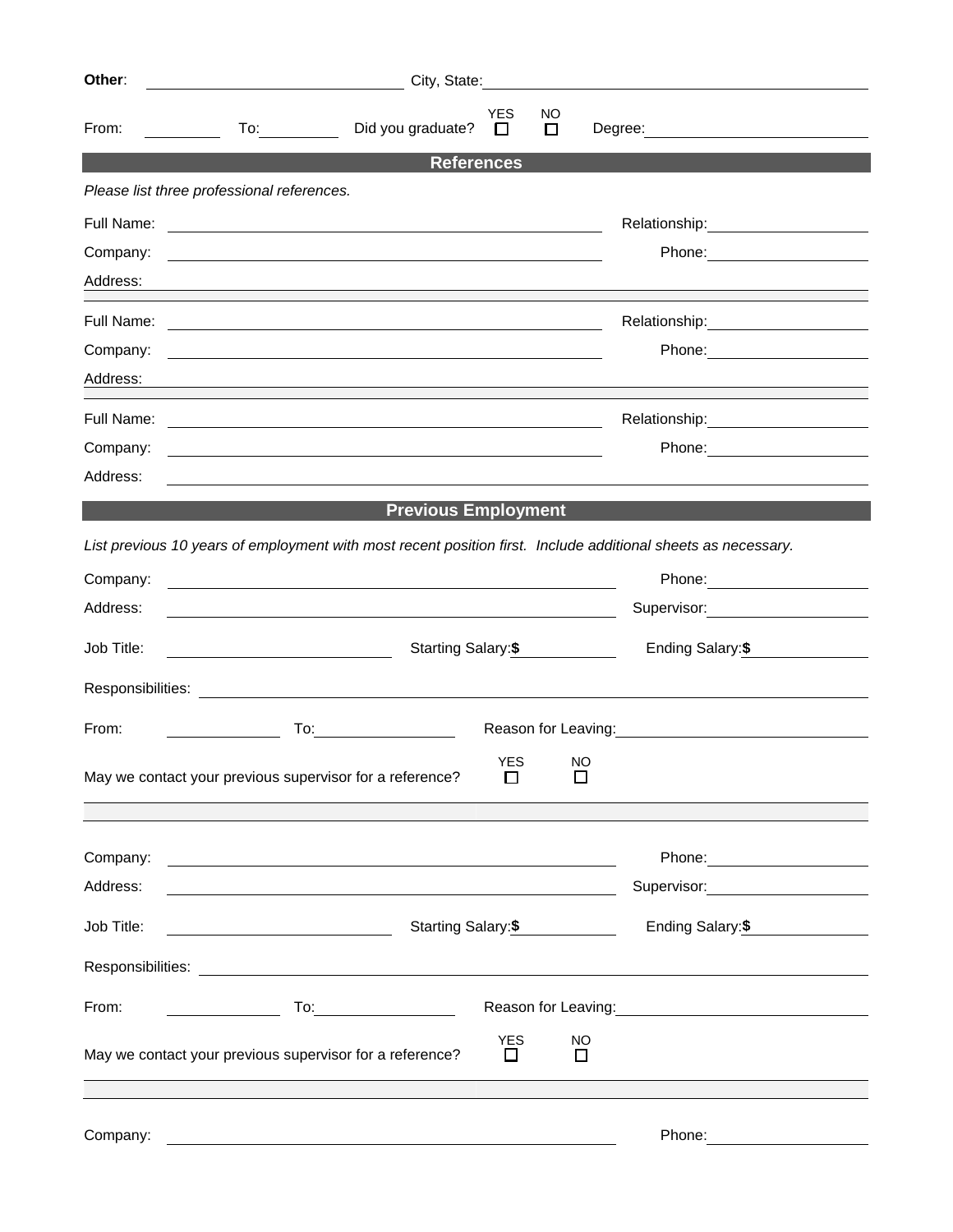| Address:                                                                           |                                                          |                  |         | Supervisor: Victor Communication Communication |  |  |
|------------------------------------------------------------------------------------|----------------------------------------------------------|------------------|---------|------------------------------------------------|--|--|
| Job Title:                                                                         | Starting Salary: \$                                      |                  |         | Ending Salary:\$                               |  |  |
|                                                                                    |                                                          |                  |         |                                                |  |  |
| From:                                                                              |                                                          |                  |         |                                                |  |  |
|                                                                                    | May we contact your previous supervisor for a reference? | <b>YES</b><br>П. | NO<br>П |                                                |  |  |
| <b>Other Information</b>                                                           |                                                          |                  |         |                                                |  |  |
| Do you have any military experience relative to the position you are applying for? |                                                          |                  |         |                                                |  |  |
|                                                                                    |                                                          |                  |         |                                                |  |  |
| proficiency:                                                                       | List computer programs and                               |                  |         |                                                |  |  |
| Other relevant skills:                                                             |                                                          |                  |         |                                                |  |  |
|                                                                                    |                                                          |                  |         |                                                |  |  |

Other Interests or Hobbies:

Where did you hear about this job?

## **Disclaimer and Signature**

*Employees of the Jackson Hole Airport Board are employed "At-Will". Employees have the right to end their work*  relationship with the employer, with or without advance notice for any reason. The employer has the same right.

*The Jackson Hole Airport is an EEO/AA employer and does not discriminate on the basis of race, color, religion, national origin, sex, age, disability, genetic information or any other status protected by law or regulation. It is our intention that all qualified applicants be given equal opportunity and that selection decisions are based on jobrelated factors.*

*For certain positions, an offer of employment may be contingent on passing a job-related physical test.*

*I certify that my answers are true and complete to the best of my knowledge.* 

*If this application leads to employment, I understand that false or misleading information in my application or interview may result in my release.*

*The Jackson Hole Airport is a Drug Free Workplace and all employees are subject to our Drug & Alcohol Policies.*

*If employed, I agree that material created and produced during my employment are the exclusive property of the company to use and/or sell and that subsequent to my employment with this company I will not disclose, use or*  reveal any confidential information related to the company without first obtaining written consent from an officer of *the company.* 

*I consent to the Jackson Hole Airport to verify job-related information provided by me as needed in connection with this application.*

Signature: Date: Date: Date: Date: Date: Date: Date: Date: Date: Date: Date: Date: Date: Date: Date: Date: Date: Date: Date: Date: Date: Date: Date: Date: Date: Date: Date: Date: Date: Date: Date: Date: Date: Date: Date: D

| Received by: __ |
|-----------------|
| Date:           |
|                 |